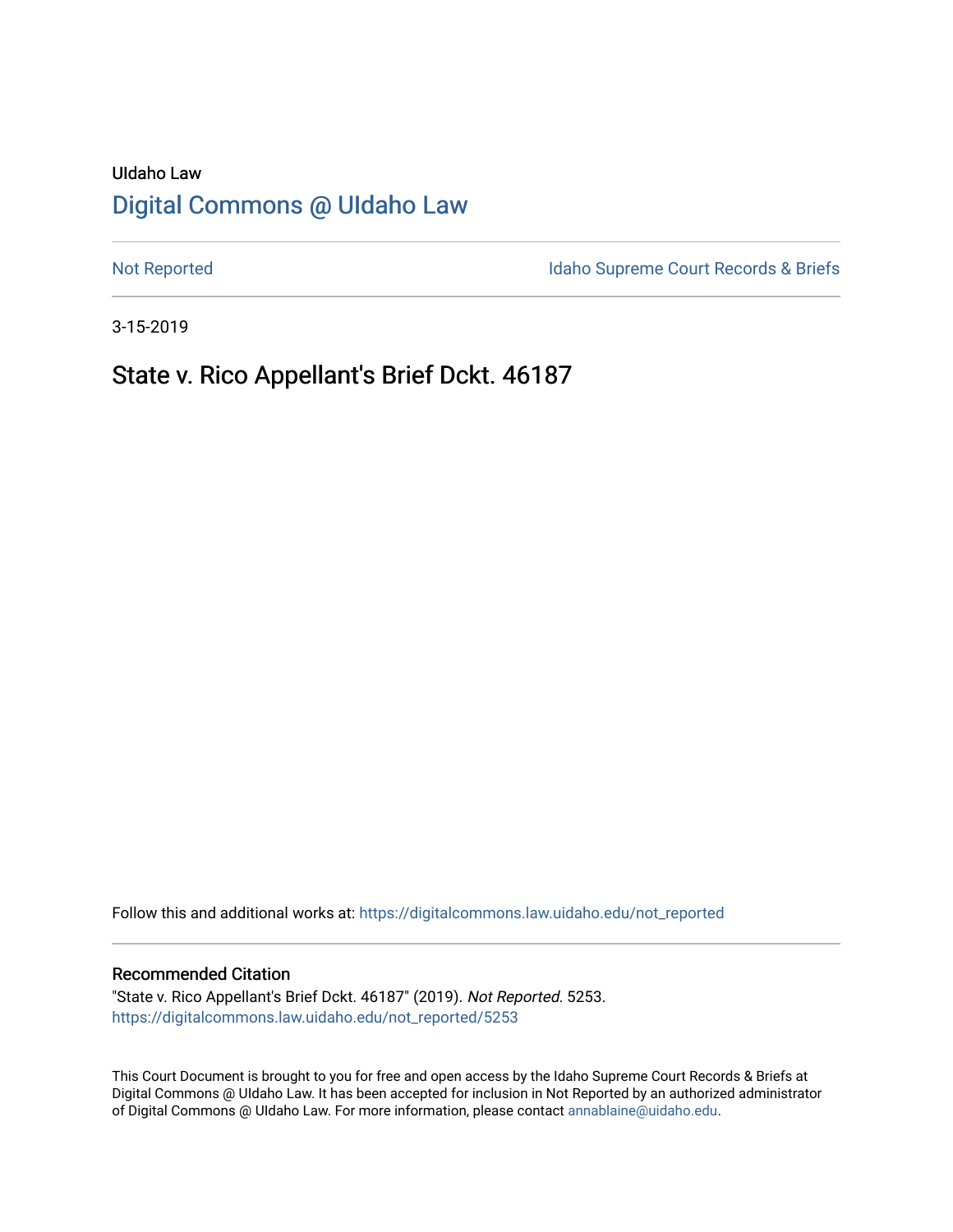Electronically Filed 3/15/2019 10:33 AM Idaho Supreme Court Karel Lehrman, Clerk of the Court By: Brad Thies, Deputy Clerk

ERIC D. FREDERICKSEN State Appellate Public Defender I.S.B. #6555

JENNY C. SWINFORD Deputy State Appellate Public Defender I.S.B. #9263 322 E. Front Street, Suite 570 Boise, Idaho 83702 Phone: (208) 334-2712 Fax: (208) 334-2985 E-mail: documents@sapd.state.id.us

## IN THE SUPREME COURT OF THE STATE OF IDAHO

| STATE OF IDAHO,        |                                 |
|------------------------|---------------------------------|
|                        | NO. 46187-2018                  |
| Plaintiff-Respondent,  |                                 |
|                        | CANYON COUNTY NO. CR14-17-21798 |
| V.                     |                                 |
|                        |                                 |
| ROY DEVALLE RICO, JR., | APPELLANT'S BRIEF               |
|                        |                                 |
| Defendant-Appellant.   |                                 |
|                        |                                 |

## STATEMENT OF THE CASE

## Nature of the Case

Roy D. Rico, Jr., was found guilty of felony driving under the influence ("DUI") with a persistent violator sentencing enhancement. The district court sentenced him to thirty years, with six years fixed. The district court later denied his Idaho Criminal Rule 35 ("Rule 35") motion for leniency. Mr. Rico appeals, and he asserts the district court abused its discretion by imposing an excessive sentence and denying his Rule 35 motion.

## Statement of Facts and Course of Proceedings

The State charged Mr. Rico with a felony DUI and two misdemeanors for obstructing an officer and possession of an open alcohol container in a car. (R., pp.29–30, 31–32, 74–76, 77–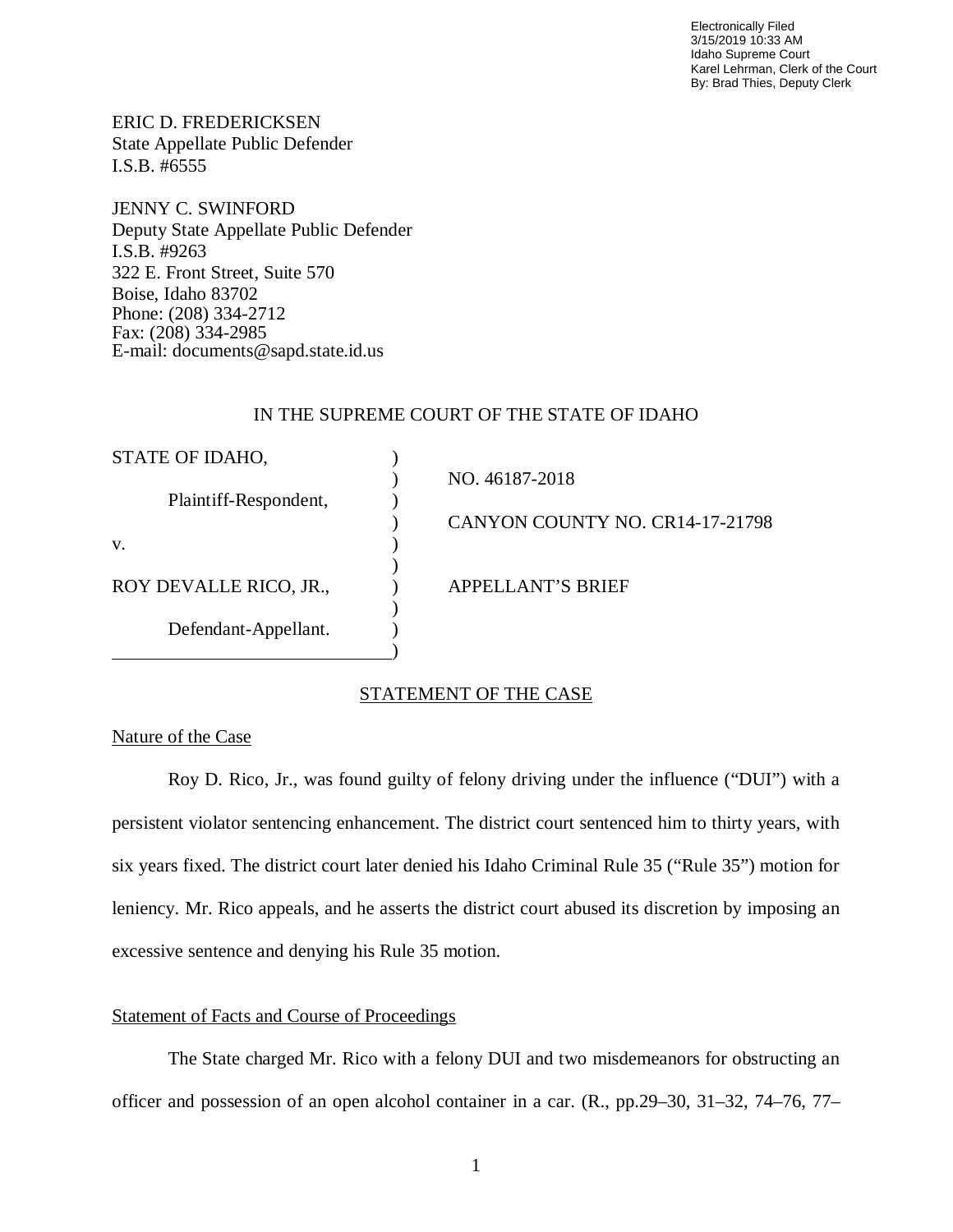79.) The State also charged Mr. Rico as a persistent violator of the law. (R., pp.34–35, 80–81.) Mr. Rico pled not guilty and went to trial. (R., pp.37, 83–95.) The jury found him guilty of the DUI and two misdemeanor offenses. (R., pp.93, 142–43.) Mr. Rico then pled guilty to the felony enhancement for the DUI and the persistent violator charge. (R., pp.94–95, 144–45.)

At sentencing, the State recommended an aggregate sentence of life imprisonment, with ten years fixed. (Tr., p.274, Ls.9–12.) Mr. Rico requested that the district court retain jurisdiction (a "rider") or sentence him to three years fixed with the indeterminate time left to the district court's discretion. (Tr., p.287, Ls.6–14.) The district court imposed a sentence of thirty years, with six years fixed for the felony DUI. (Tr., p.300, Ls.14–20.) The district court imposed 223 days in county jail for the misdemeanor offenses, with 223 days credit for time served.  $(Tr., p.297, Ls.9–13.)$ 

Mr. Rico timely appealed from the district court's judgment of conviction. (R., pp.159– 60, 161–63.) Mr. Rico then filed a Rule 35 motion. (Aug. R., pp.3–8.) The district court denied the motion. (Aug. R., p.9.)

#### ISSUES

I. Did the district court abuse its discretion when it imposed a unified sentence of thirty years, with six years fixed, upon Mr. Rico, for a felony DUI?

II. Did the district court abuse its discretion when it denied Mr. Rico's Rule 35 motion?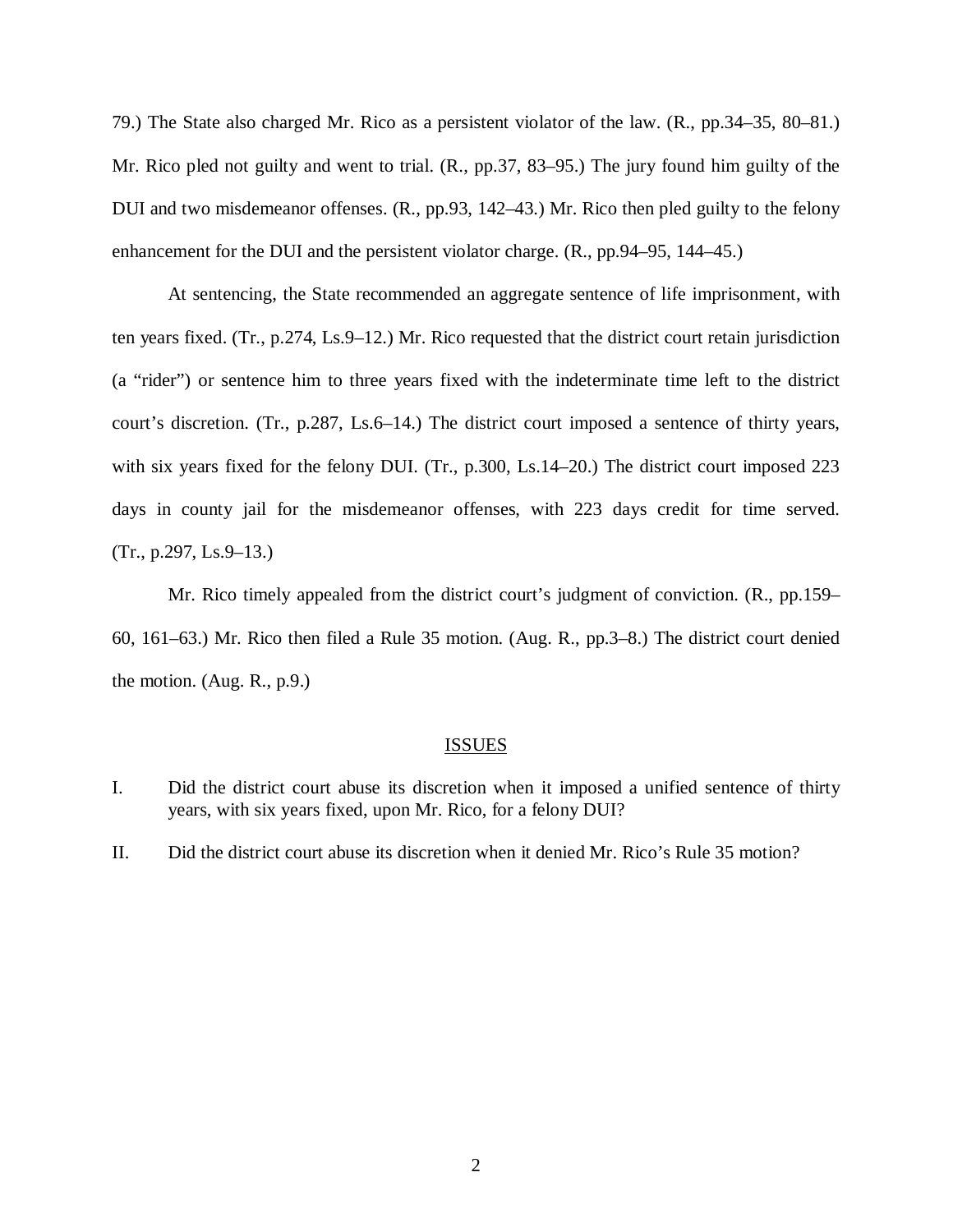#### ARGUMENT

I.

## The District Court Abused Its Discretion When It Imposed A Unified Sentence Of Thirty Years, With Six Years Fixed, Upon Mr. Rico, For A Felony DUI

"It is well-established that '[w]here a sentence is within statutory limits, an appellant has the burden of showing a clear abuse of discretion on the part of the court imposing the sentence.'" *State v. Pierce*, 150 Idaho 1, 5 (2010) (quoting *State v. Jackson*, 130 Idaho 293, 294 (1997) (alteration in original)). Here, Mr. Rico's sentence does not exceed the statutory maximum. *See* I.C. § 19-2514 (five year minimum, life maximum for persistent violator). Accordingly, to show that the sentence imposed was unreasonable, Mr. Rico "must show that the sentence, in light of the governing criteria, is excessive under any reasonable view of the facts." *State v. Strand*, 137 Idaho 457, 460 (2002).

 "'Reasonableness' of a sentence implies that a term of confinement should be tailored to the purpose for which the sentence is imposed." *State v. Adamcik*, 152 Idaho 445, 483 (2012) (quoting *State v. Stevens*, 146 Idaho 139, 148 (2008)).

In examining the reasonableness of a sentence, the Court conducts an independent review of the entire record available to the trial court at sentencing, focusing on the objectives of criminal punishment: (1) protection of society; (2) deterrence of the individual and the public; (3) possibility of rehabilitation; and (4) punishment or retribution for wrongdoing.

*Stevens*, 146 Idaho at 148. "A sentence is reasonable if it appears necessary to accomplish the primary objective of protecting society and to achieve any or all of the related goals of deterrence, rehabilitation, or retribution." *State v. Delling*, 152 Idaho 122, 132 (2011).

The district court's decision to retain jurisdiction is also reviewed for an abuse of discretion. *State v. Jones*, 141 Idaho 673, 677 (Ct. App. 2005). "The primary purpose of the retained jurisdiction program is to enable the trial court to gain additional information regarding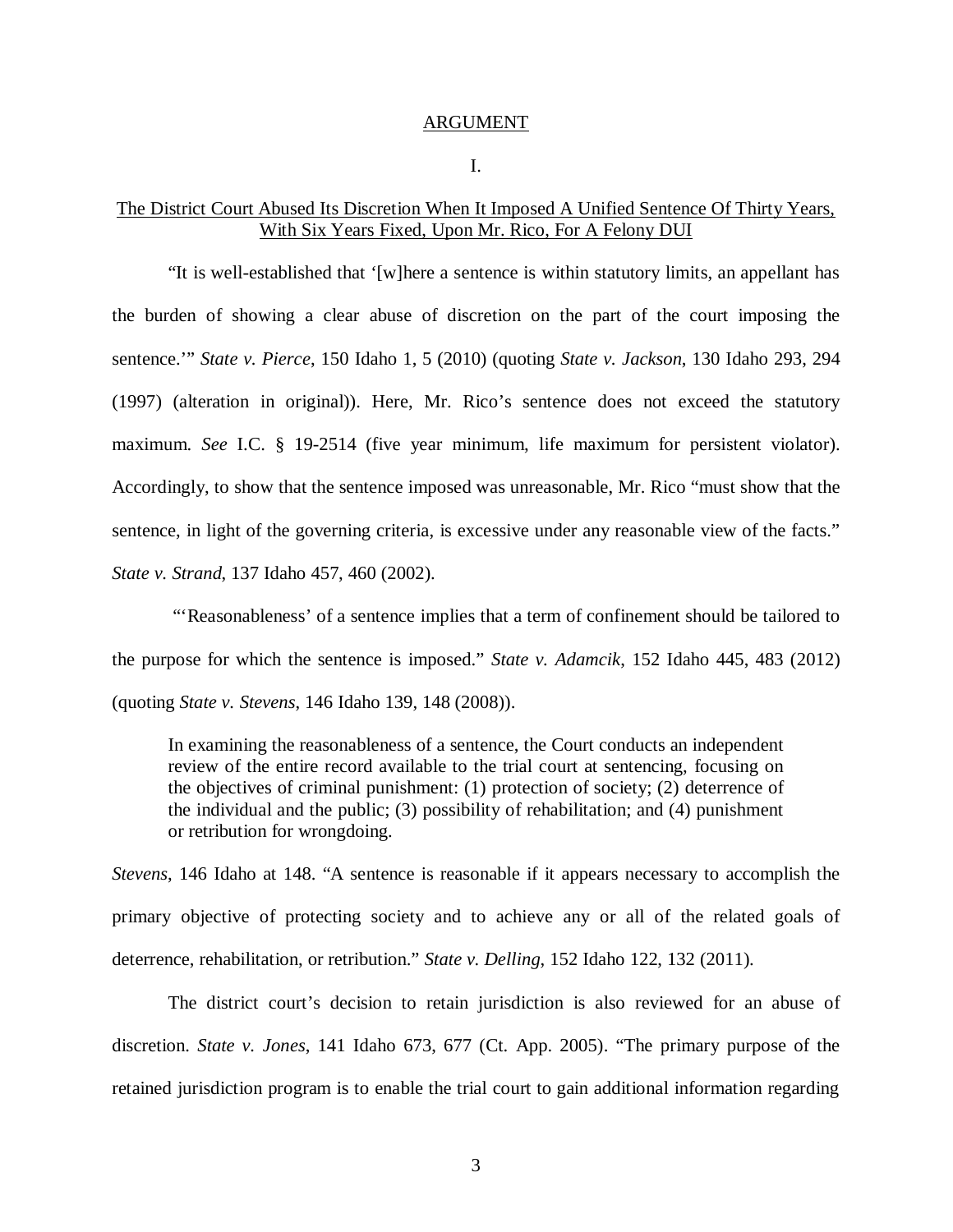the defendant's rehabilitative potential and suitability for probation." *Id.* at 676. "[P]robation is the ultimate objective of a defendant who is on retained jurisdiction." *Id.* at 677. "There can be no abuse of discretion in a trial court's refusal to retain jurisdiction if the court already has sufficient information upon which to conclude that the defendant is not a suitable candidate for probation." *Id.*

Here, Mr. Rico asserts the district court abused its discretion by imposing an excessive sentence under any reasonable view of the facts. Specifically, he contends the district court should have sentenced him to a lesser term of imprisonment or a rider in light of the mitigating factors, including his alcoholism, family support, commitment to sobriety and treatment, and acceptance of responsibility.

Thirty-eight-year-old Mr. Rico has battled alcoholism for over half his life. He started drinking alcohol at age eighteen. (Presentence Investigation Report ("PSI"),<sup>1</sup> [p](#page-4-0).39.) His alcohol abuse was brought on by his parents' separation. (PSI, p.36.) Mr. Rico's father left, and Mr. Rico found it difficult to forgive him. (PSI, p.36.) Since then, Mr. Rico has struggled with his sobriety, but he has had periods of success. (Tr., p.284, Ls.14–16, 19–21.) Recently, Mr. Rico had a hard time dealing with his mother's death in 2009 and his divorce in 2014. (Tr., p.268, L.23–p.269, L.4, p.271, Ls.3–4; PSI, p.37.) He unfortunately turned to alcohol to cope. (Tr., p.268, L.23– p.269, L.7.) A sentencing court should give "proper consideration of the defendant's alcoholic problem, the part it played in causing defendant to commit the crime and the suggested alternatives for treating the problem." *State v. Nice*, 103 Idaho 89, 91 (1982). In this case, Mr. Rico's alcohol abuse supports a lesser sentence or a rider.

<span id="page-4-0"></span><sup>&</sup>lt;sup>1</sup> Citations to the PSI refer to the seventy-page electronic document with the trial exhibits and confidential exhibits.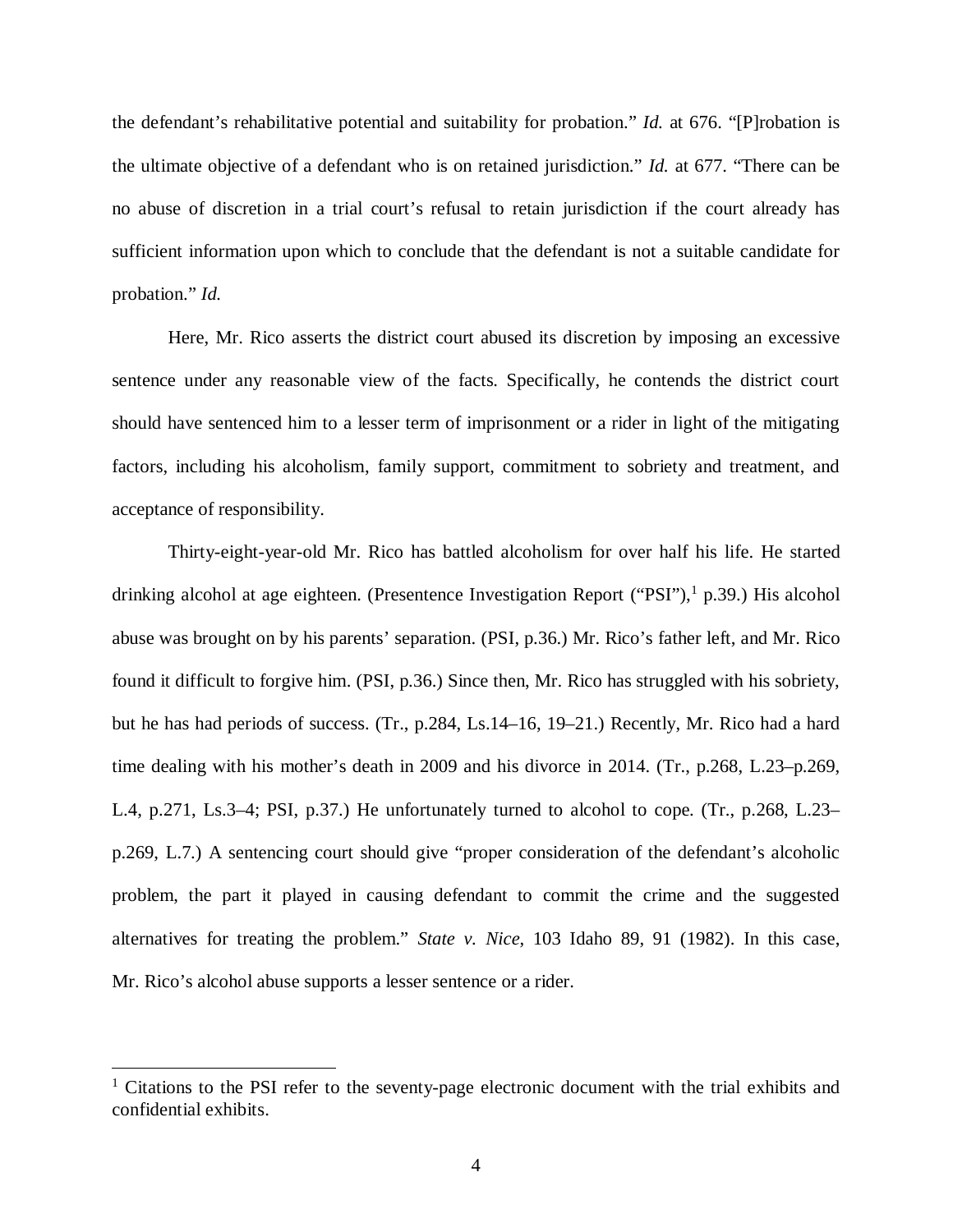Mr. Rico's family support also supports a more lenient sentence. *State v. Shideler*, 103 Idaho 593, 594–95 (1982) (family support and good character as mitigation); *see State v. Ball*, 149 Idaho 658, 663–64 (Ct. App. 2010) (district court considered family and friend support as mitigating circumstance). Two of Mr. Rico's sisters testified at sentencing. One sister stated that she was "not here to make any excuse for him of course," but she wanted the district court to know that he is "a really, really good person and a very good, good father to his daughter" when sober. (Tr., p.268, Ls.14–15, 19–22.) She testified that she believed Mr. Rico needed counseling and "Jesus in his life." (Tr., p.269, Ls.11–12.) She also told the district court that his family was "here to support him all the way." (Tr., p.269, Ls.15–16.) Mr. Rico's other sister testified that, "when he's not under the influence, he's a good person" and "a good hard worker." (Tr., p.272, Ls.20–22.) She reiterated that their family was "always there for him to support him." (Tr., p.272, L.23.) She agreed that Mr. Rico needed counseling. (Tr., p.273, Ls.1–3.) In addition to his sisters, Mr. Rico's ex-wife and mother of his daughter wrote a letter of support to the district court. (Aug. R., p.2; *see* PSI, p.37.) She explained that their daughter was "having a hard time dealing with her father being in jail." (Aug. R., p.2.) She said it was "very hard" to see their daughter "heartbroken" and "hurt." (Aug. R., p.2.) She also recognized that Mr. Rico's alcohol use "got worse" after his mother's death. (Aug. R., p.2.) She agreed that Mr. Rico needed counseling, treatment, and medication for his depression. (Aug. R., p.2.) She asked for a more lenient sentence. (Aug. R., p.2.) Mr. Rico's family support stands in favor of mitigation.

Further, Mr. Rico is ready for treatment and accepts responsibility for his actions. At sentencing, Mr. Rico informed the district court:

I just would like to take responsibility for what happened the day I got locked up here in jail. I did not mean for that to happen whatsoever. And I'm glad – I thank God that no one got hurt because the last thing I want to do is hurt anybody.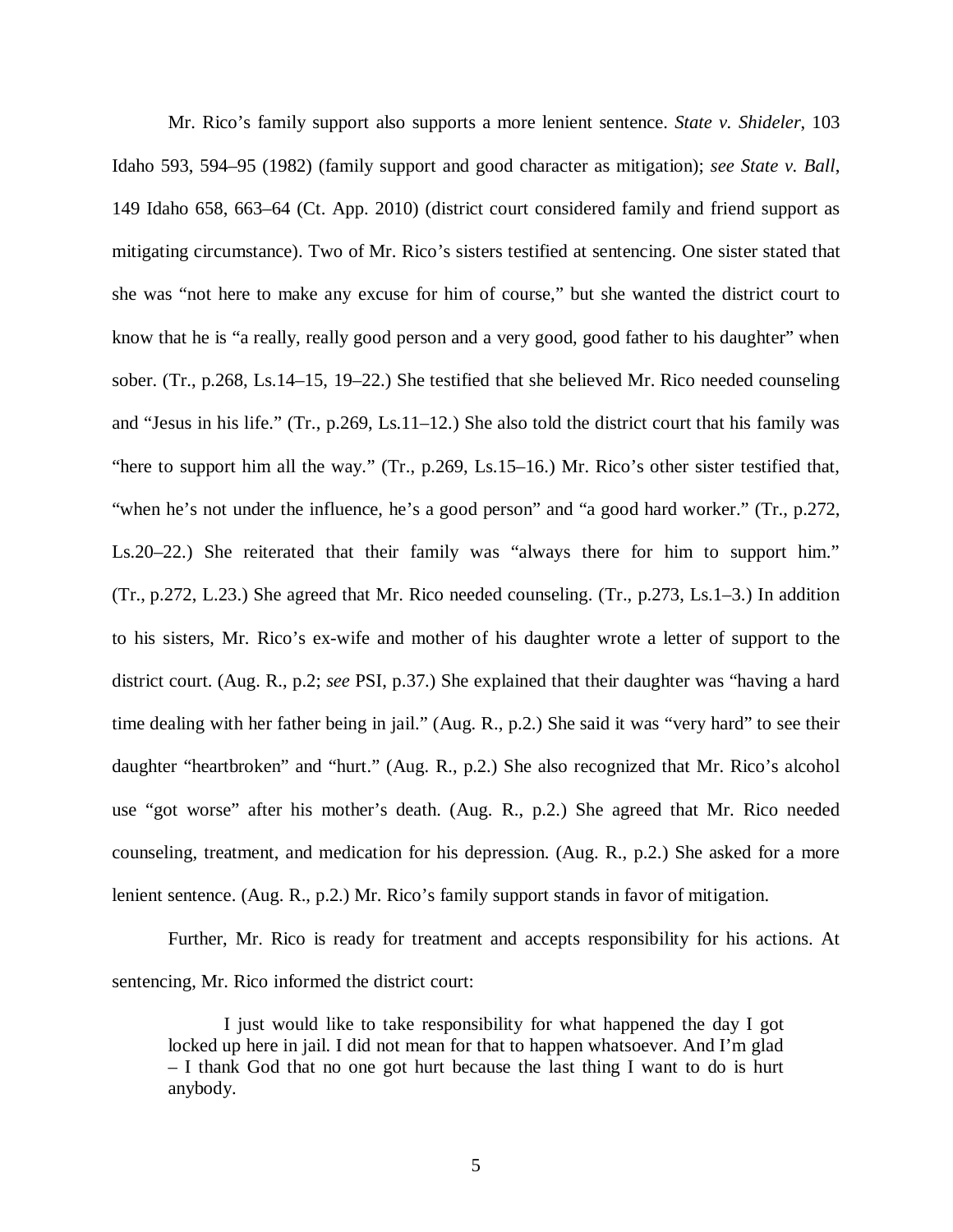I want to thank my family for being here. And I'm sorry to put them through all this. I know it's a heartache on them, especially my daughter.

(Tr., p.288, Ls.5–13.) Mr. Rico also stated that he had depression since he was eighteen and had been using alcohol to self-medicate. (Tr., p.288, Ls.14–16.) He recognized that he was an alcoholic. (Tr., p.289, Ls.10–11.) He explained:

I believe to me alcohol is a drug because I've been struggling since I was 18, and I just haven't found that factor to not get rid of it because I know you can't get rid of it. But I know there's help out there, and I want help. I'll do whatever it takes for that.

(Tr., p.289, Ls.11–14.) Along the same lines, Pastor Good with the Valley Christian Fellowship wrote that Mr. Rico "had been showing a sincere dedication to change the direction of his life and to pursue real life change that is rooted in a genuine Christian faith and lifestyle." (Aug. R., p.1.) Due to Mr. Rico's "impressive commitment to change," Pastor Good hoped that the district court "could choose a sentencing option that would serve justice and enable Mr. Rico to move forward personally as well." (Aug. R., p.1.) Moreover, Mr. Rico was very grateful for the jail library because he was able to educate himself on his mental health. (Tr., p.288, Ls.19–24.) He was also grateful for his past riders, but he wanted another rider with the "more aggressive" "Cincinnati program." (Tr., p.289, Ls.6–8.) Mr. Rico's remorse, acceptance of responsibility, focus on sobriety, and willingness to engage in treatment support a lesser sentence.

In summary, Mr. Rico maintains the district court failed to exercise reason and thus abused its discretion by imposing an excessive sentence. Proper consideration of the mitigating circumstances warranted a more lenient sentence or a rider.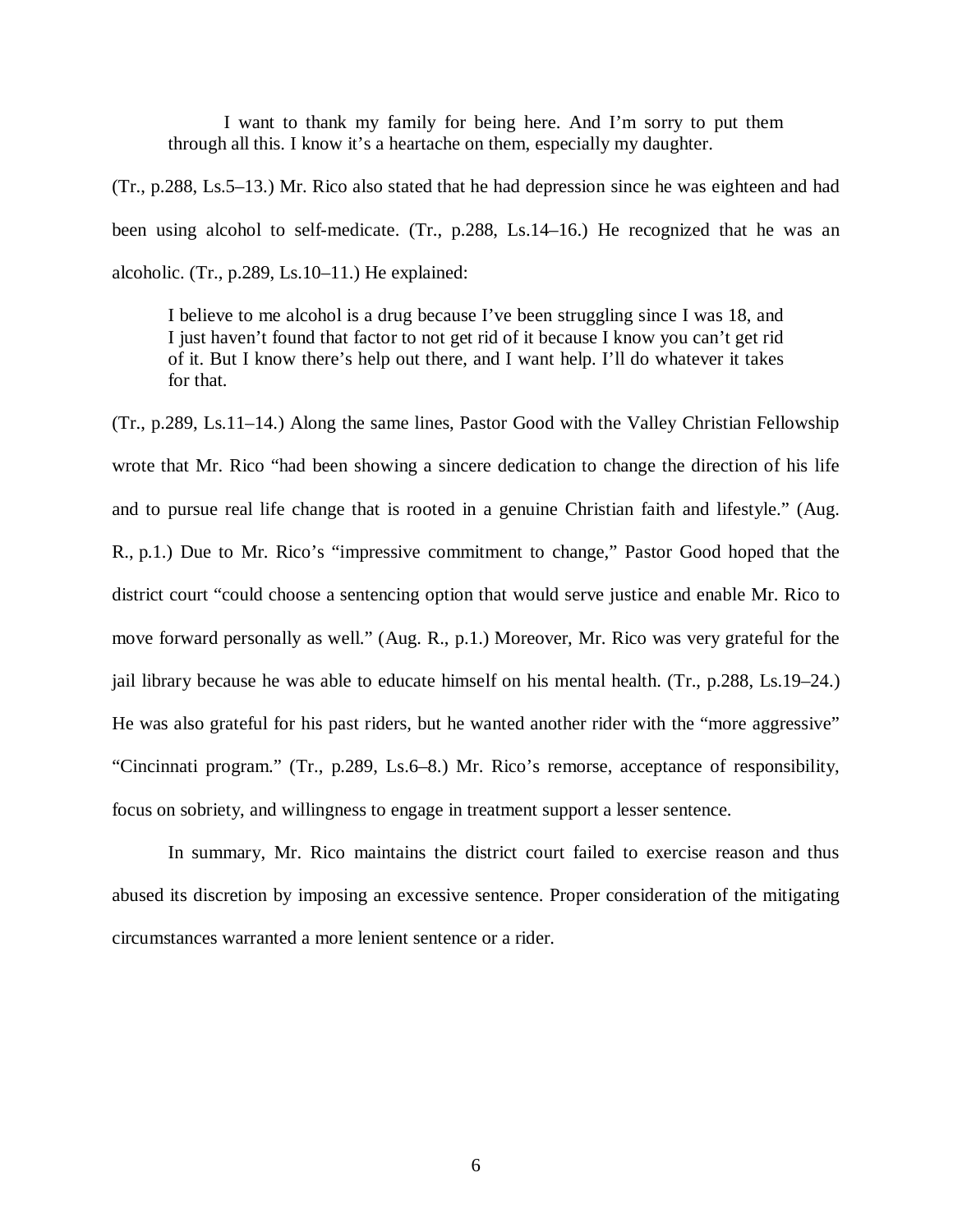II.

### The District Court Abused Its Discretion When It Denied Mr. Rico's Rule 35 Motion

"A Rule 35 motion for reduction of sentence is essentially a plea for leniency, addressed to the sound discretion of the court." *State v. Carter*, 157 Idaho 900, 903 (Ct. App. 2014). In reviewing the grant or denial of a Rule 35 motion, the Court must "consider the entire record and apply the same criteria used for determining the reasonableness of the original sentence." *Id.* The Court "conduct[s] an independent review of the record, having regard for the nature of the offense, the character of the offender and the protection of the public interest." *State v. Burdett*, 134 Idaho 271, 276 (Ct. App. 2000). "Where an appeal is taken from an order refusing to reduce a sentence under Rule 35," the Court's scope of review "includes all information submitted at the original sentencing hearing and at the subsequent hearing held on the motion to reduce." *State v. Araiza*, 109 Idaho 188, 189 (Ct. App. 1985). "When presenting a Rule 35 motion, the defendant must show that the sentence is excessive in light of new or additional information subsequently provided to the district court in support of the Rule 35 motion." *State v. Huffman*, 144 Idaho 201, 203 (2007).

Here, Mr. Rico provided new and additional information to the district court that showed his sentence was excessive. In his Rule 35 motion, Mr. Rico stated that he was "a good inmate and was recently hired as a barber." (Aug. R., p.4.) He included a certificate of his barber training. (Aug. R., p.8.) Mr. Rico also wrote a letter to the district court. (Aug. R., pp.6–7.) In this letter, he stated, "I am most certainly aware of the severity of my crime and remorseful of my actions. I am fully committed to my rehabilitation from alcoholism." (Aug. R., p.6.) He informed the district court that he had no violent, theft, or drug offenses. (Aug. R., p.6.) His offenses were attributable to his alcoholism. (Aug. R., p.6; *see also* PSI, pp.29–35.) He also